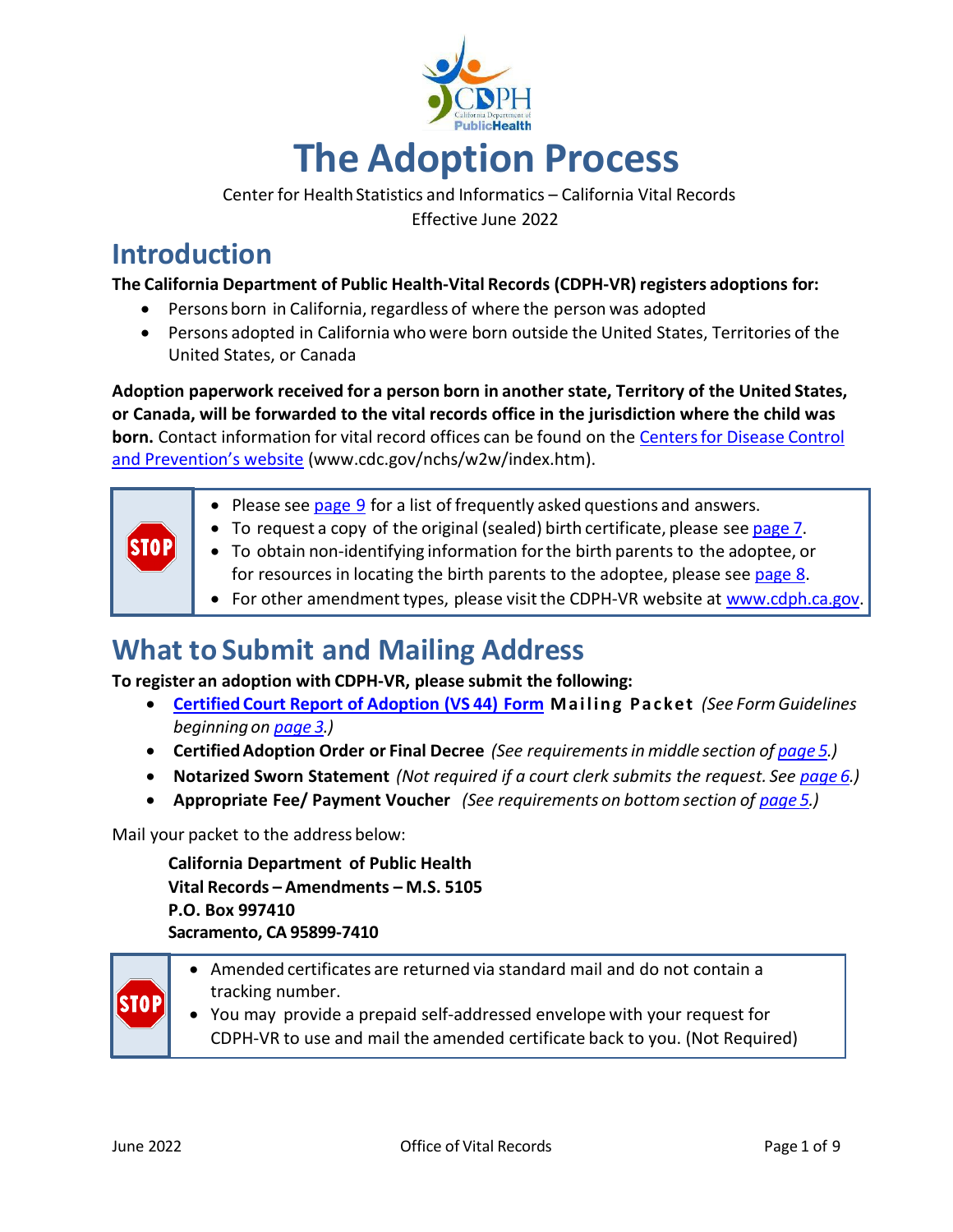# **The Adoption Process**



# **VS 44 - Court Report of Adoption Checklist**

To assist in the registration of your amendment, please use th[e Electronic Birth](https://ebrs-amend.calivrs.org/)  Registration- [Amendment Request Portal \(EBRS-ARP\)](https://ebrs-amend.calivrs.org/) (**URL:** [https://ebrs-amend.calivrs.org\)](https://ebrs-amend.calivrs.org/) to create the VS 44 form and MAIL the following to CDPH-VR:

## **Properly Completed VS 44 Form**

- Part I contains the child's facts of birth, as listed on the original birth certificate.
- Part II is completed using the adoptive parent's birth information, as it should appear on the new birth certificate.
- Part II, items 14 and 15 each have one box checked.
- Part II, items 16 through 19B are filled out accordingly.
- Part III, items 20 through 25 are completed and certified by the Court Clerk.
- Part III contains the name, email address, mailing address, and phone number of the person receiving the amended birth certificate.

The form does not contain conflicting information to the Adoption Order or Decree, (i.e., the child's date of birth and new name match on both documents).

# **Certified Copy of VS 44 and Adoption Order**

I have enclosed a certified copy of the VS 44 form.

Note: The VS 44 form contains an original court seal, not a photocopy.

I have enclosed a certified copy of the Adoption Order or Adoption Decree. Note: The Adoption Order or Decree contains an original court seal, not a photocopy.

## **Payment and Payment Voucher**

The adoption was finalized in California:

I would like the certified copy of the certificate that is issued, at no additional cost, with the registration of the adoption.

I would like additional copies of the amended certificate and have enclosed a check/money order *(payable to CDPH-VR)* in the amount of twenty- nine dollars (\$29) per additional copy requested.

The adoption was finalized outside of California:

I have enclosed a check/money order *(payable to CDPH-VR)* in the amount of twenty dollars (\$20) to register the adoption, which includes one certified copy of the amended certificate.

 $\Box$  I would like additional copies of the amended certificate, and I have enclosed a check/money order *(payable to CDPH Vital Records)* in the amount of twentynine dollars (\$29) per additional copy requested.

# **Notarized Sworn Statement (If Applicable)**

A notarized sworn statement is not required if a court clerk submits the request. **I am not a court clerk:** I have requested copies of the amended certificate and would like the copies to be certified authorized copies.

I am not a court clerk and have enclosed a notarized sworn statement.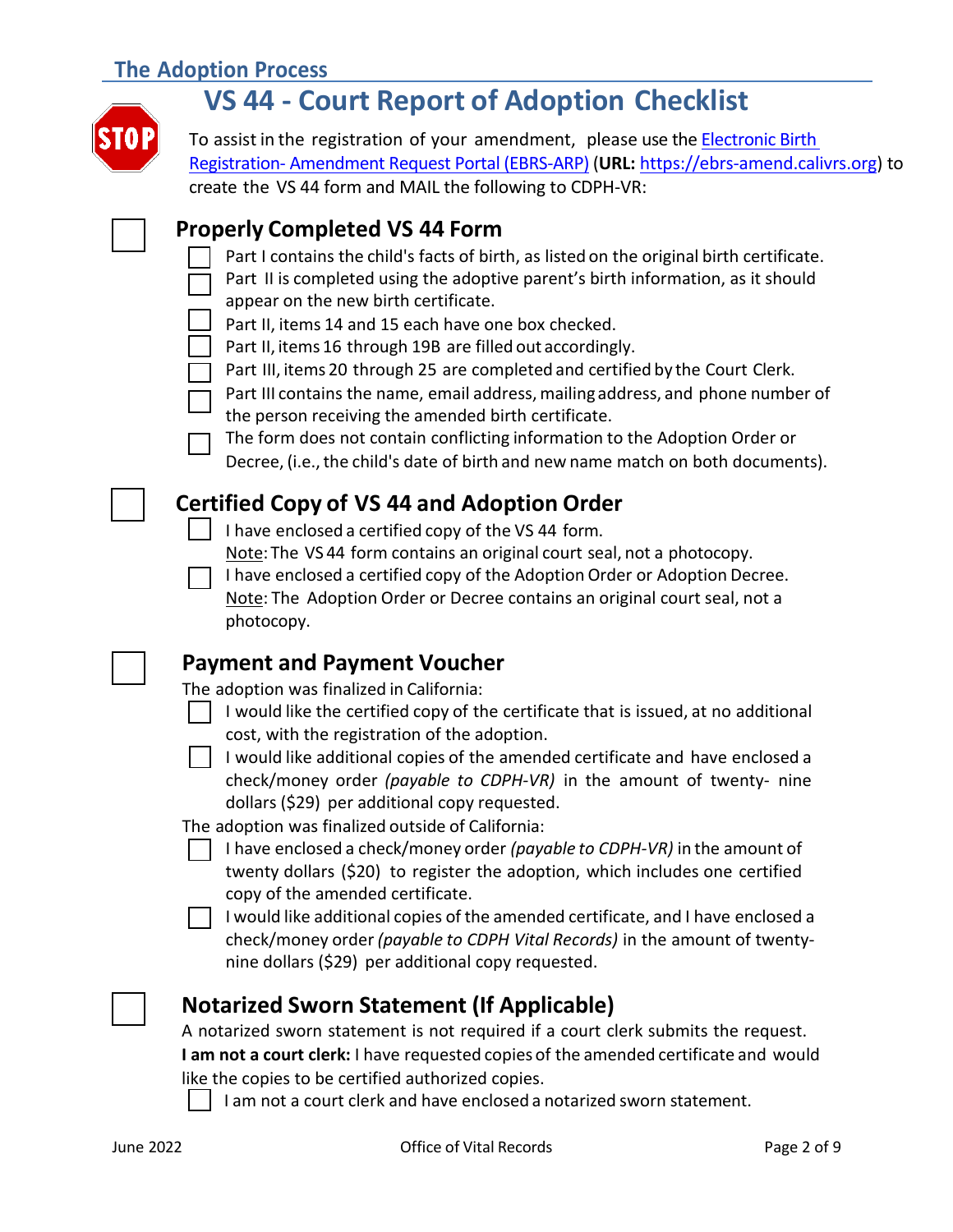# <span id="page-2-0"></span>**Form Guidelines**

Please adhere to the following guidelines on how to complete the *Court Report of Adoption*  (VS 44) form to prevent delays in the processing of your request.

# **General Information**



- Be completed in **black ink**.
- **Not contain any** write-overs, alterations, drawings, accents, or other marks to indicate pronunciation or to distinguish letters in some way, such as è, ñ, or ç.

### **Part I**



**Part I must list as much of the original record's information as is available to assist in locating the original record.** Ifthe originalrecord cannot be located with the information provided, the request may be rejected.

# **Part II (Parent Information)**

| <b>PARTII</b>                       | Adoptive parents must furnish personal information about themselves as it was on the child's date of birth. This<br>information is used to prepare the new Certificate of Birth. |                          |                              |                   |  |  |  |
|-------------------------------------|----------------------------------------------------------------------------------------------------------------------------------------------------------------------------------|--------------------------|------------------------------|-------------------|--|--|--|
|                                     | CHECK THE APPROPRIATE BOX: ADOPTIVE PARENT                                                                                                                                       | <b>BIOLOGICAL PARENT</b> |                              |                   |  |  |  |
| <b>PARENT</b><br><b>INFORMATION</b> | 8B. MIDDLE<br><b>8A. NAME OF PARENT-FIRST</b>                                                                                                                                    |                          |                              | 8C. LAST (BIRTH)  |  |  |  |
|                                     | 9. STATE/FOREIGN COUNTRY OF BIRTH.                                                                                                                                               |                          | 10. DATE OF BIRTH-MM/DD/CCYY |                   |  |  |  |
|                                     | CHECK THE APPROPRIATE BOX: ADOPTIVE PARENT                                                                                                                                       | <b>BIOLOGICAL PARENT</b> |                              |                   |  |  |  |
| <b>PARENT</b><br><b>INFORMATION</b> | 11A. NAME OF PARENT-FIRST                                                                                                                                                        | 11B. MIDDLE              |                              | 11C. LAST (BIRTH) |  |  |  |
|                                     | 12. STATE/FOREIGN COUNTRY OF BIRTH                                                                                                                                               |                          | 13. DATE OF BIRTH-MM/DD/CCYY |                   |  |  |  |

**The parent information section(s) must be completely filled out and provide the parent's birth information to be listed on the new birth record.**

# **Part II (Fields 14 and 15)**

| 14. PLEASE CHECK ONE<br>I want the original birth certificate sealed, and a new birth certificate established.<br>Pursuant to Health and Safety Code Section 102640. I choose not to have a new birth<br>certificate established | 15. Do you want the name and address of the hospital or other facility where<br>the birth occurred omitted from the new birth certificate as provided for in<br>Section 102645 of the Health and Safety Code? (PLEASE CHECK ONE) |
|----------------------------------------------------------------------------------------------------------------------------------------------------------------------------------------------------------------------------------|----------------------------------------------------------------------------------------------------------------------------------------------------------------------------------------------------------------------------------|
|----------------------------------------------------------------------------------------------------------------------------------------------------------------------------------------------------------------------------------|----------------------------------------------------------------------------------------------------------------------------------------------------------------------------------------------------------------------------------|

**One checkmark is required for each of these fields. Select one box for field 14 and one box for field 15.** Failure to make a selection will prevent CDPH-VR from registering the adoption.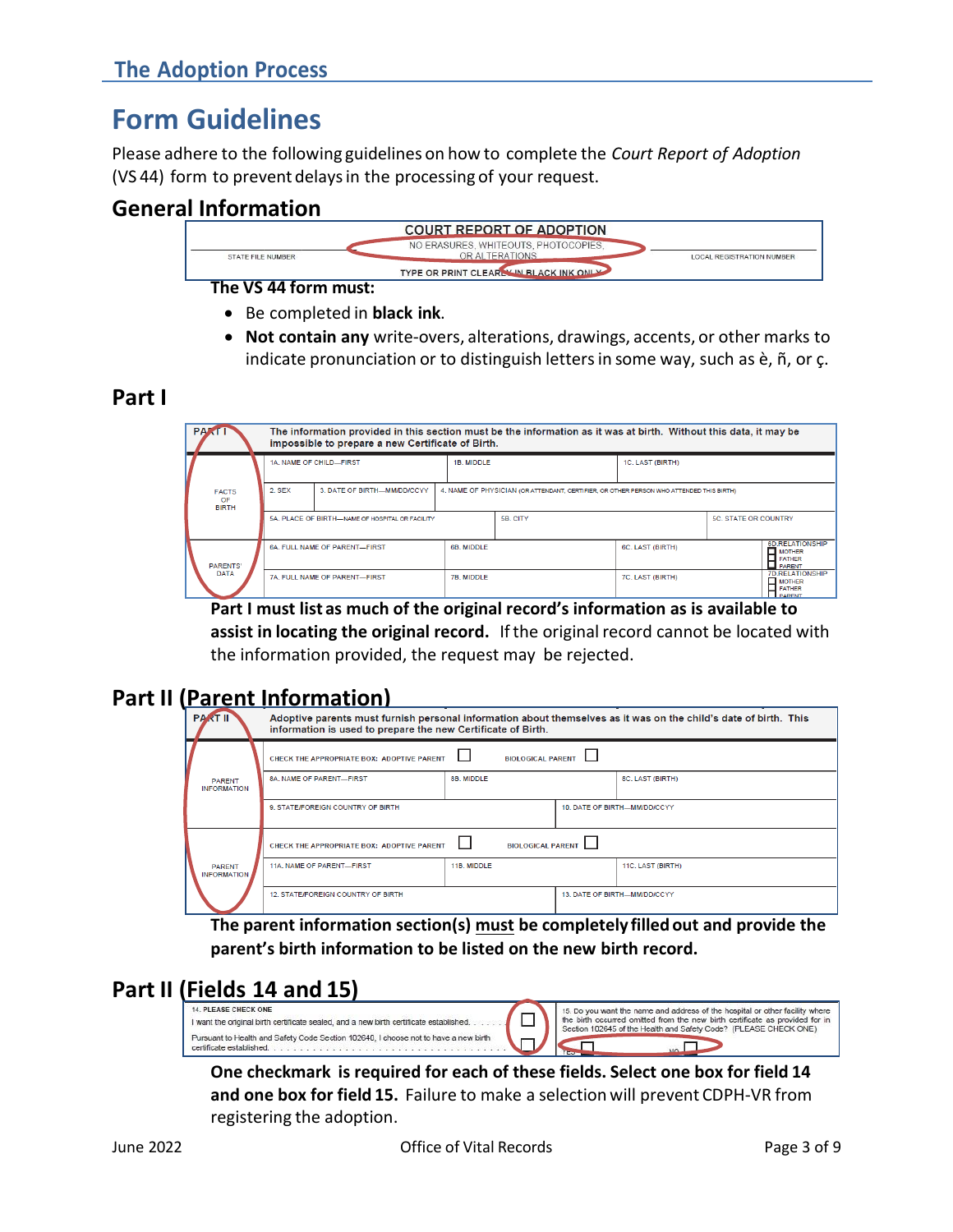## **Part II (Verification of Part II)**

| __<br><br>__<br>                                                                                                                                                                                   |                                                                                                                                                             |
|----------------------------------------------------------------------------------------------------------------------------------------------------------------------------------------------------|-------------------------------------------------------------------------------------------------------------------------------------------------------------|
| LING ADDRESS OF<br>DE PARENT<br>T VERIFYING D<br>TURE C<br>SIGNAL<br>이 사람이 잘 알려서 이번 아무리<br>- The management of the contract of the contract of the Contract of The Contract of the Contract of<br> | <b><i>TVERIFYING DATA</i></b><br>F PARENT<br>로서 hamps and starts had had the system has two starts and with DV PP PP. XX AT AT THE DVL WAR TO A TRACT A STA |

**It isrecommended that at least one parent review the data given in the parent information section of Part II.** Any errors in the parent information section of Part II may require the VS 44 form to be amended and recertified.

# **Part II (Agency, Department, or Attorney Information)**

| AGENCY OR<br>DEPARTMENT | 18A. NAME OF AGENCY OR DEPARTMENT           | 18B. MAILING ADDRESS OF AGENCY/DEPARTMENT THAT INVESTIGATED/HANDLED THE ADOPTION |
|-------------------------|---------------------------------------------|----------------------------------------------------------------------------------|
| <b>ATTORNEY</b>         | 19A. SIGNATURE AND PRINTED NAME OF ATTORNEY | 19B. MAILING ADDRESS OF ATTORNEY                                                 |

#### **The agency, department, or attorney that assisted with the adoption may enter contact information in this section.**

#### **Part III**



**Part III must be fully completed by the court clerk certifying the information entered in Parts I and II, which must correspond with the adoption order or final decree case listed in item 20.**

NOTE: This section must contain a court certification. Please see certification requirements on top section of [page 5](#page-4-1) for more information.

**The adoptee's new name listed in fields 21A-21C must match the new name listed on the adoption order or final decree.** 

## **Part III (Birth Record Recipient Data)**

| <b>PRODUCTION</b><br>NAME AND<br>MAILING ADRESS<br>OF PERSON TO<br>WHOM CERTIFIED<br>COPY IS TO BE<br>SENT | NAME<br>----              | <b>EMAIL ADDRESS</b><br>on and a complete the state of the complete |                          |  |
|------------------------------------------------------------------------------------------------------------|---------------------------|---------------------------------------------------------------------|--------------------------|--|
|                                                                                                            | ADDRESS-Street and Number | CITY, STATE, ZIP CODE<br>시설이나 일어나 화장 나는 사람이 어려워서 있었다.               | DAYTIME TELEPHONE NUMBER |  |

#### **Enter contact information forthe birth certificate'srecipient, including**:

- Name
- Email address
- Mailing address
- Telephone number

*End of VS 44 Form Guidelines.*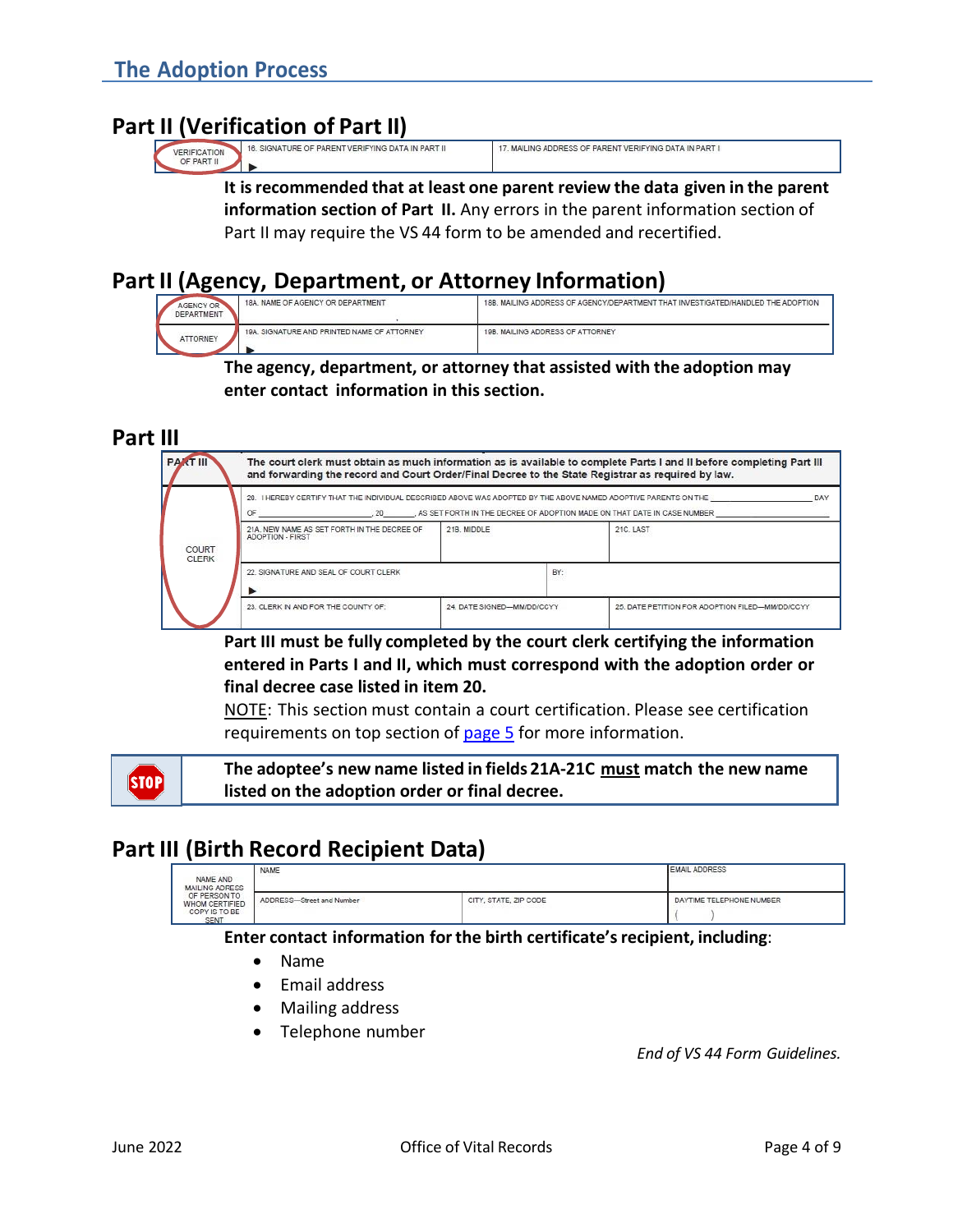# <span id="page-4-1"></span>**Certified Court Report of Adoption (VS 44) Form**

# <span id="page-4-0"></span>**A** *certified copy* **of the Court Report of Adoption (VS 44) form isrequired, asthis certifiesthe VS 44 form submitted is a true copy of whatthe court has on file.**

A "certified" copy of a VS 44 form is a photocopy of the original form, which contains a(n):

- Original court seal in Part III of the form and not on a blank sheet of paper.
- Signature or signature stamp of the court clerk'ssignature.



**STOP** 

- **Court Report of Adoption forms from other states are accepted and must be certified by the issuing court.**
- **Court Report of Adoption forms must be translated to English, if necessary.**

# **Certified Adoption Order or Final Decree**

## **A** *certified copy* **of the AdoptionOrder or FinalDecree is required, asthis certifiesthe court ordersubmitted is a true copy of whatthe court has on file.**

A "certified" copy of a court order is a photocopy of the original order prepared by the court, which contains a(n):

- Original court seal on the front or back of the certified copy and not on a blank sheet of paper.
- Signature or signature stamp of the judge's signature.
- Signature or signature stamp of the court clerk'ssignature.

#### **Adoption orders and decrees must be translated to English, if necessary.**

# **Appropriate Fee**

#### **If the individual was both born and adopted in California:**

- There is no fee to registerthe adoption and receive one (1) certified copy of the amended certificate.
- Additional certified copies are twenty-nine dollars(\$29) each.

#### **If the individual was born in California and adopted outside of California:**

- There is a twenty dollar (\$20) registration fee, which includes one (1) certified copy of the amended certificate.
- Additional certified copies are twenty-nine dollars(\$29) each.

#### **If the individual was born outside of the United States, Territories of the United States, or Canada, and adopted in California:**

- There is no fee to registerthe adoption and receive one (1) certified copy of a *Court Order Delayed Registration of Birth* certificate.
- Additional certified copies are twenty-nine dollars(\$29) each.

• Checks or Money Orders must be made payable to *CDPH Vital Records*. • International money orders must be payable in U.S. dollars.

STOP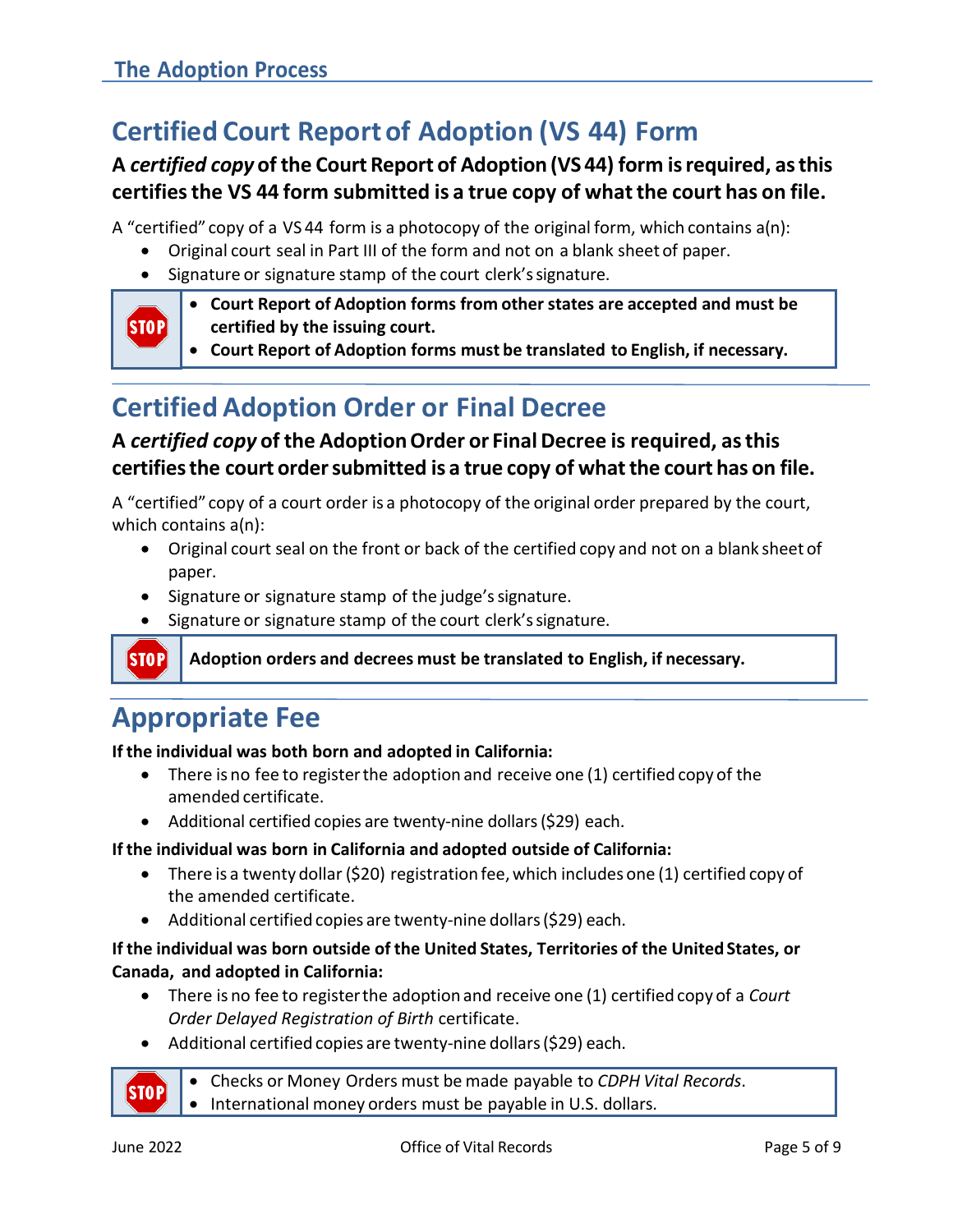# <span id="page-5-0"></span>**Notarized Sworn Statement (Not required if a court clerk submits the request.)**

**An authorized person must submit a notarized [sworn statement](https://www.cdph.ca.gov/Programs/CHSI/Pages/Sworn-Statement.aspx) to receive a certified authorized copy of the amended certificate.** Please see list of authorized persons below:

- $\checkmark$  Registrant (Name on Certificate)
- $\checkmark$  Grandparent/Grandchild of Registrant
- ✓ Authorized by Court Order (Include copy of court order.)
- $\checkmark$  Law Enforcement/Govt. Agency (Conducting Official Business)
- $\checkmark$  Parent/Legal Guardian of Registrant (Legal guardian must provide documentation.)
- $\checkmark$  Child/Sibling of Registrant
- ✓ Spouse/Registered Domestic Partner of Registrant
- $\checkmark$  Attorney Representing Registrant or Registrant's Estate
- ✓ Attorney/Licensed Adoption Agency (Under CA Family Code Section 3140 or 7603)
- $\checkmark$  Power of attorney/Executor of the registrant's Estate (Include a copy of the power of attorney or supporting documentation identifying you as executor.)

#### **The notarized sworn statement must:**

- Include a penalty of perjury statement
- Identify the applicant's relationship to the registrant
- Be signed in the presence of a notary public
- Contain the notary's official seal. *(NOTE: A sworn statement notarized by a foreign notary must have an apostille attached. Foreign notarizations obtained at a United States Embassy or Consulate do not require an apostille.)*

**Please see sample sworn statement below.** (The notary completesthe Certificate of Acknowledgment section after the applicant's signature is witnessed.)

|                                                                                                                                                                                                                                                   | <b>SWORN STATEMENT</b>                                                      |  |  |  |  |
|---------------------------------------------------------------------------------------------------------------------------------------------------------------------------------------------------------------------------------------------------|-----------------------------------------------------------------------------|--|--|--|--|
|                                                                                                                                                                                                                                                   | declare under penalty of perjury under the laws of the State of California, |  |  |  |  |
| (Applicant's Printed Name)                                                                                                                                                                                                                        |                                                                             |  |  |  |  |
| that I am an authorized person, as defined in California Health and Safety Code Section 103526 (c), and am eligible to receive a                                                                                                                  |                                                                             |  |  |  |  |
| certified copy of the birth, death, or marriage certificate of the following individual(s):                                                                                                                                                       |                                                                             |  |  |  |  |
| Name of Person Listed on Certificate                                                                                                                                                                                                              | Applicant's Relationship to Person Listed on Certificate                    |  |  |  |  |
|                                                                                                                                                                                                                                                   |                                                                             |  |  |  |  |
|                                                                                                                                                                                                                                                   |                                                                             |  |  |  |  |
| (The remaining information must be completed in the presence of a Notary Public or CDPH Vital Records staff.)                                                                                                                                     |                                                                             |  |  |  |  |
| Subscribed to this $\frac{1}{(Day)}$ day of $\frac{1}{(Month)}$ 20 at $\frac{1}{(City)}$                                                                                                                                                          | (State)                                                                     |  |  |  |  |
|                                                                                                                                                                                                                                                   | (Applicant's Signature)                                                     |  |  |  |  |
|                                                                                                                                                                                                                                                   | <b>CERTIFICATE OF ACKNOWLEDGMENT</b>                                        |  |  |  |  |
| A notary public or other officer completing this certificate verifies only the<br>sentity of the individual who signed the document to which this certificate is.<br>attacned, and not the truthfulness, accuracy, or validity of that decomment. |                                                                             |  |  |  |  |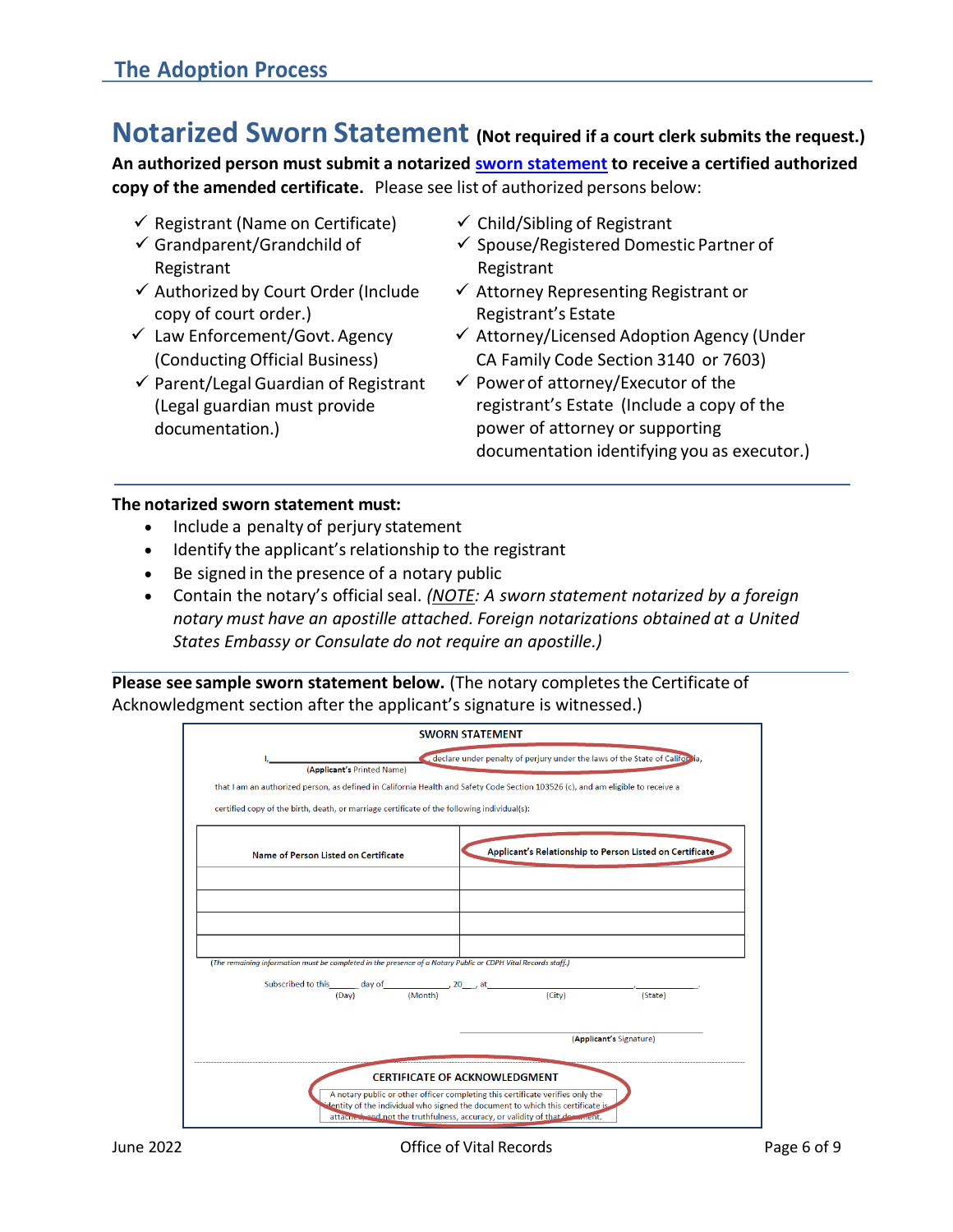**STOP** 

# **Requesting a Copy of the Original Birth Certificate**

#### <span id="page-6-0"></span>**A court order isrequired for CDPH-VR to release copies of original (sealed) birth records.**

#### **The court ordersubmitted for this purpose must comply with all of the following:**

- Be certified by the court issuing the order. See certification [requirements](#page-6-1) below.
- Provide clear instruction on what CDPH-VR isto release and to whom.
- Be filed in the county of residence of the adopted child, or in the county granting the order of adoption, as described in Health and Safety Code 102705.

**Copies of original (sealed) birth records issued by CDPH-VR indicate they are informational and cannot be used for identification purposes.** 

# <span id="page-6-1"></span>**Court Order Certification Requirements**

**A** *certified copy* **of the court order instructing CDPH-VR to release original birth record information is required, which means it must contain a(n):**

- Original court seal on the front or back of the certified copy and not on a blank sheet of paper.
- Signature or signature stamp of the judge's signature.
- Signature or signature stamp of the court clerk'ssignature.

# **What to Submit to CDPH-VR**

**To request a copy of the original (sealed) birth certificate, please submit the following:**

- Certified copy of the court order instructing CDPH-VR to release the sealed record(s)
- *Application for a [Certified Copy](https://www.cdph.ca.gov/CDPH%20Document%20Library/ControlledForms/VS111.pdf) of Birth Record* (VS 111) form (Sworn statementnot required)
- Twenty-nine dollar(\$29) fee per copy of record requested
	- **Checks or Money Orders must be made payable to** *CDPH Vital Records*
	- **International money orders must be payable in U.S. dollars** 
		- **CDPH-VR's mailing address is listed on [page 1](#page-0-0) of this document**

# **Status of Original (Sealed) Birth Records**

**Original records will remain sealed and continue to require a court order whenever a copy of the original (sealed) record is requested.**



 $|SIOP|$ 

A superior court may grant a petition to **vacate or set aside** (reverse) a finalized adoption, which will result in the sealing of the current certificate and the **reactivation of the original record.** 

If this is a process you are interested in, please contact the [superior court](http://www.courts.ca.gov/) in your county of residence for more information (www.courts.ca.gov).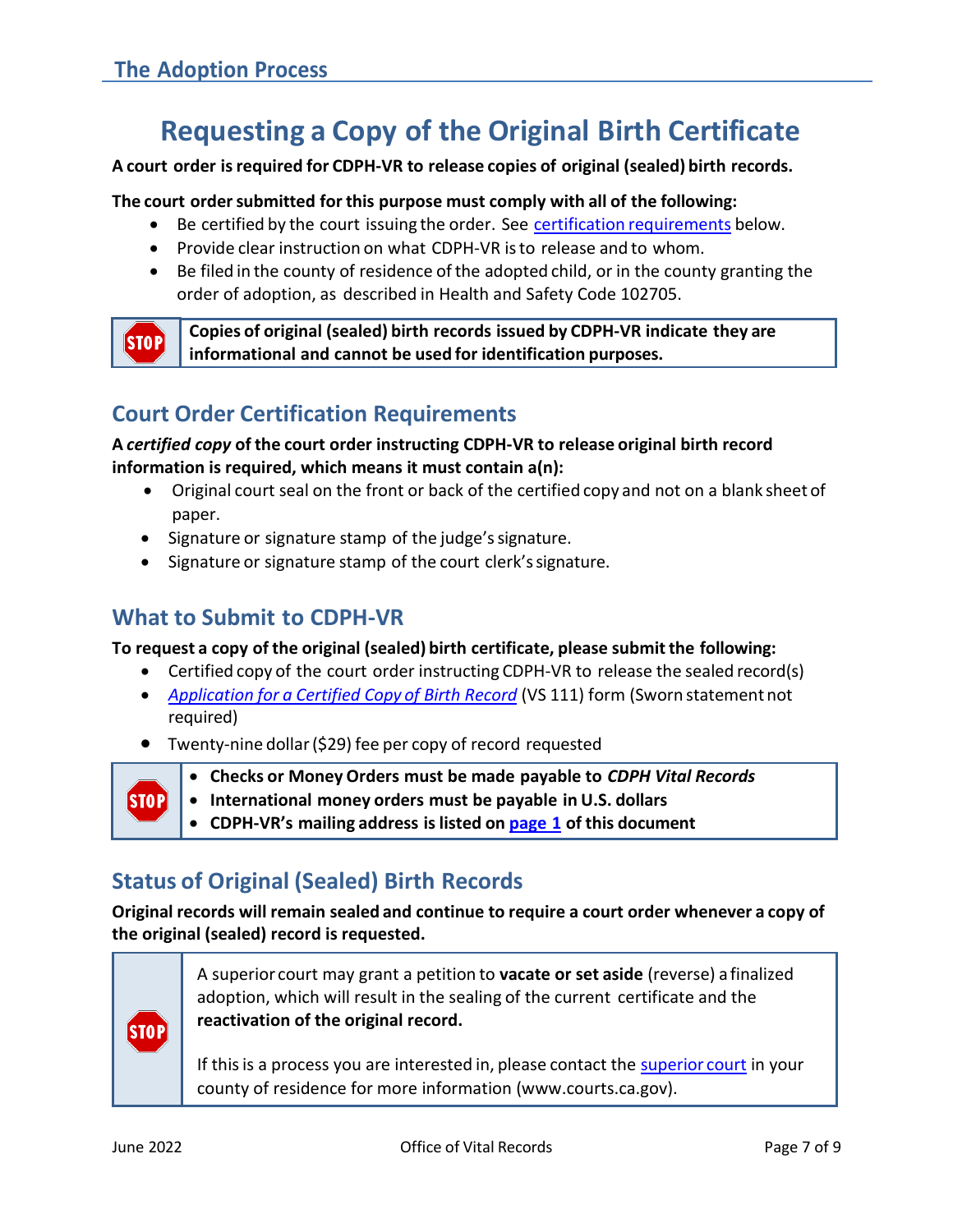# **Obtaining Birth Parents' Non-Identifying Information**

<span id="page-7-0"></span>**If the adoption was finalizedin California, the California Department of Social Services orthe licensed California public or private adoption agency that handled the adoption can provide non-identifying background information about the birth parents to the adoptee.**

The type of non-identifying information available may include:

- $\checkmark$  General facts (e.g., height, weight, ethnic background, education)
- ✓ Medical history



**Some licensed California public or private adoption agencies may charge a fee for this service.** 

**For more information, please contact the following:**

- **Licensed California public or private adoption agency that handled the adoption, or**
- **California Department of Social Services(CDSS) by calling 916-651-8089, or visiting the [CDSS website](https://www.cdss.ca.gov/adoption-services/adoptee-information/adoptee-background) [\(www.cdss.ca.gov/benefits-services/adoption-services\).](http://www.cdss.ca.gov/benefits-services/adoption-services))**

# **Locating Biological Parents and Family Members**

**California has a Mutual Consent Registry Program that is administered by the California Department of Social Services or the licensed California public or private adoption agency that handled the adoption.**

Contact may be arranged between the following individuals:

- $\checkmark$  Adult adoptees and birth parents
- $\checkmark$  Siblings separated by adoption

#### **For more information, please contact the following:**

- **Licensed California public or private adoption agency that handled the adoption, or**
- **California Department of Social Services(CDSS) by calling 916-651-8089, or visiting the [CDSS website](https://www.cdss.ca.gov/adoption-services/adoptee-information/adoptee-background) [\(www.cdss.ca.gov/benefits-services/adoption-services\).](http://www.cdss.ca.gov/benefits-services/adoption-services))**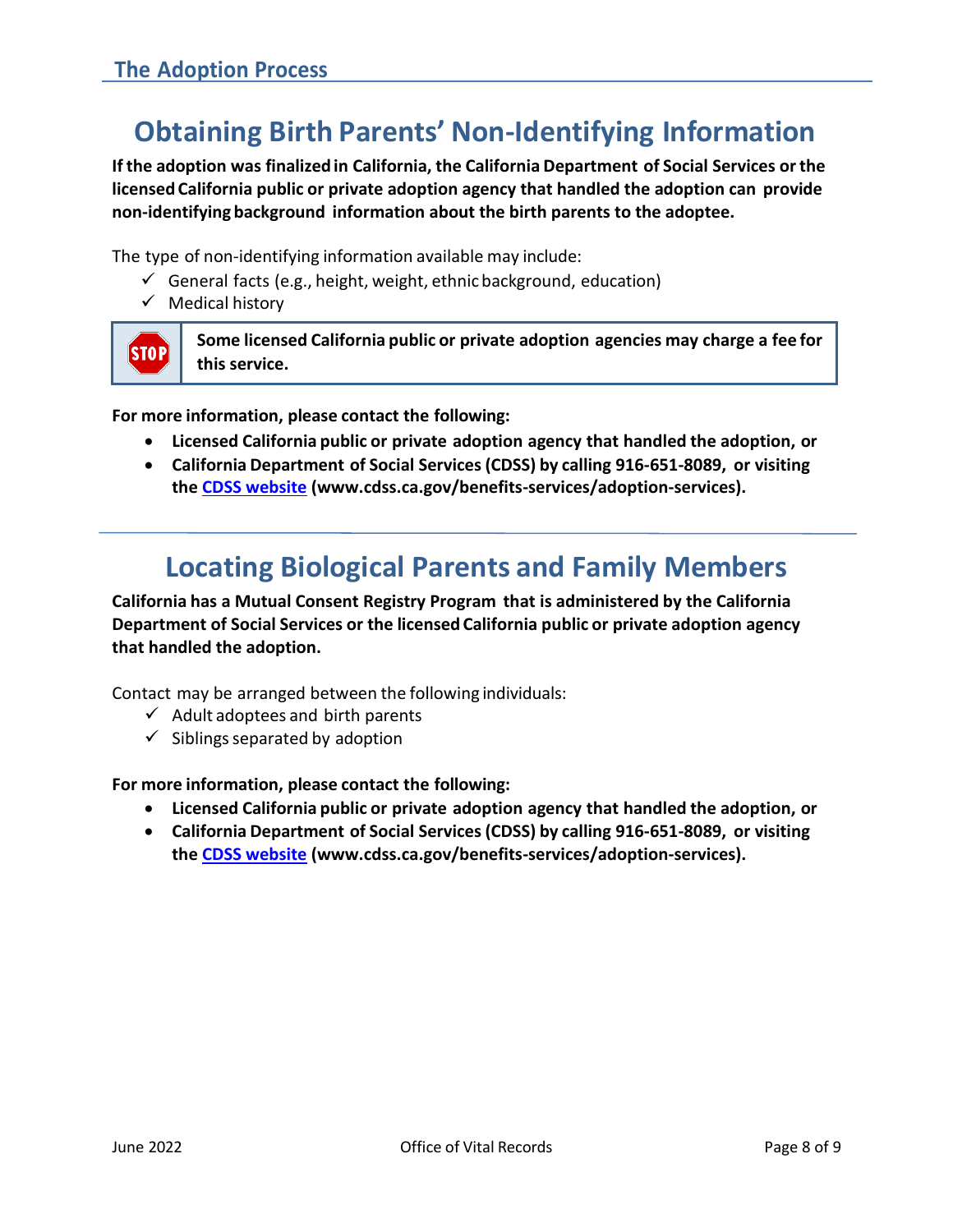# <span id="page-8-0"></span>**Frequently Asked Questions**

## **Q: Where can I find the VS 44 form and Mailing Packet?**

**A: The Court Report of Adoption form (VS 44) and mailing packet are created by using the Electronic Birth Registration System- [Amendment Request Portal \(EBRS-ARP\)](https://ebrs-amend.calivrs.org/) website.** 

[\(https://ebrs-amend.calivrs.org\)](https://ebrs-amend.calivrs.org/)

### **Q: Where can I find application forms?**

**A: Application forms are located on the CDPH-VR [Vital Records, Data and Statistics](https://www.cdph.ca.gov/Programs/PSB/Pages/BirthDeathMarriageCertificates.aspx)  [Forms](https://www.cdph.ca.gov/Programs/PSB/Pages/BirthDeathMarriageCertificates.aspx) webpage.** 

(https:/[/www.cdph.ca.gov/Programs/PSB/Pages/BirthDeathMarriageCertificates.aspx\)](http://www.cdph.ca.gov/Programs/PSB/Pages/BirthDeathMarriageCertificates.aspx))

#### **Q: Where can I find informational pamphlets?**

**A: Informational pamphlets for all amendment types are located on the CDPH-VR [Vital](https://www.cdph.ca.gov/Programs/CHSI/Pages/Vital-Record-Pamphlets.aspx)  [Record Pamphlets w](https://www.cdph.ca.gov/Programs/CHSI/Pages/Vital-Record-Pamphlets.aspx)ebpage.** 

(https:/[/www.cdph.ca.gov/Programs/CHSI/Pages/Vital-Record-Pamphlets.aspx\)](http://www.cdph.ca.gov/Programs/CHSI/Pages/Vital-Record-Pamphlets.aspx))

## **Q: How do I petition an adoption (or other court order) with the courts?**

**A: CDPH-VR suggests you contact a family law attorney for legal advice regarding the court process.** CDPH-VR staff cannot provide legal advice, nor does CDPH-VR have information about the legal process. You may find helpful court process information by visiting the [court website.](http://www.courts.ca.gov/) [\(http://www.courts.ca.gov/\)](http://www.courts.ca.gov/)) 

## **Q: What is the current processing time?**

#### **A: Current processing times are listed on the [CDPH-VR](https://www.cdph.ca.gov/Programs/CHSI/Pages/Vital-Records-Processing-Times.aspx) website.** (https:/[/www.cdph.ca.gov/Programs/CHSI/Pages/Vital-R](http://www.cdph.ca.gov/Programs/CHSI/Pages/Vital)ecords-Processing-Times.aspx)

## **Q: Once the adoption is registered, what happens to the birth certificate?**

- **A: For persons born in California:** CDPH-VR will create a replacement certificate, as requested on the VS 44 form.
- **A: For persons born outside the United States, Territories of the United States, or Canada:**  CDPH-VR will create a certificate titled *Court Order Delayed Registration of Birth*.

## **Q: Will my adoption order, VS 44 form, or court order be returned?**

**A: Any documents submitted, including the adoption order, VS 44 form, and notarized sworn statement, will not be returned once the amendment is registered.** Please keep copies of all documents submitted.

## **Q: What if I still have questions?**

**A: Please contact the CDPH-VR Customer Service Unit by email at [AmendVR@cdph.ca.gov](mailto:AmendVR@cdph.ca.gov) or telephone at (916) 445-2684.**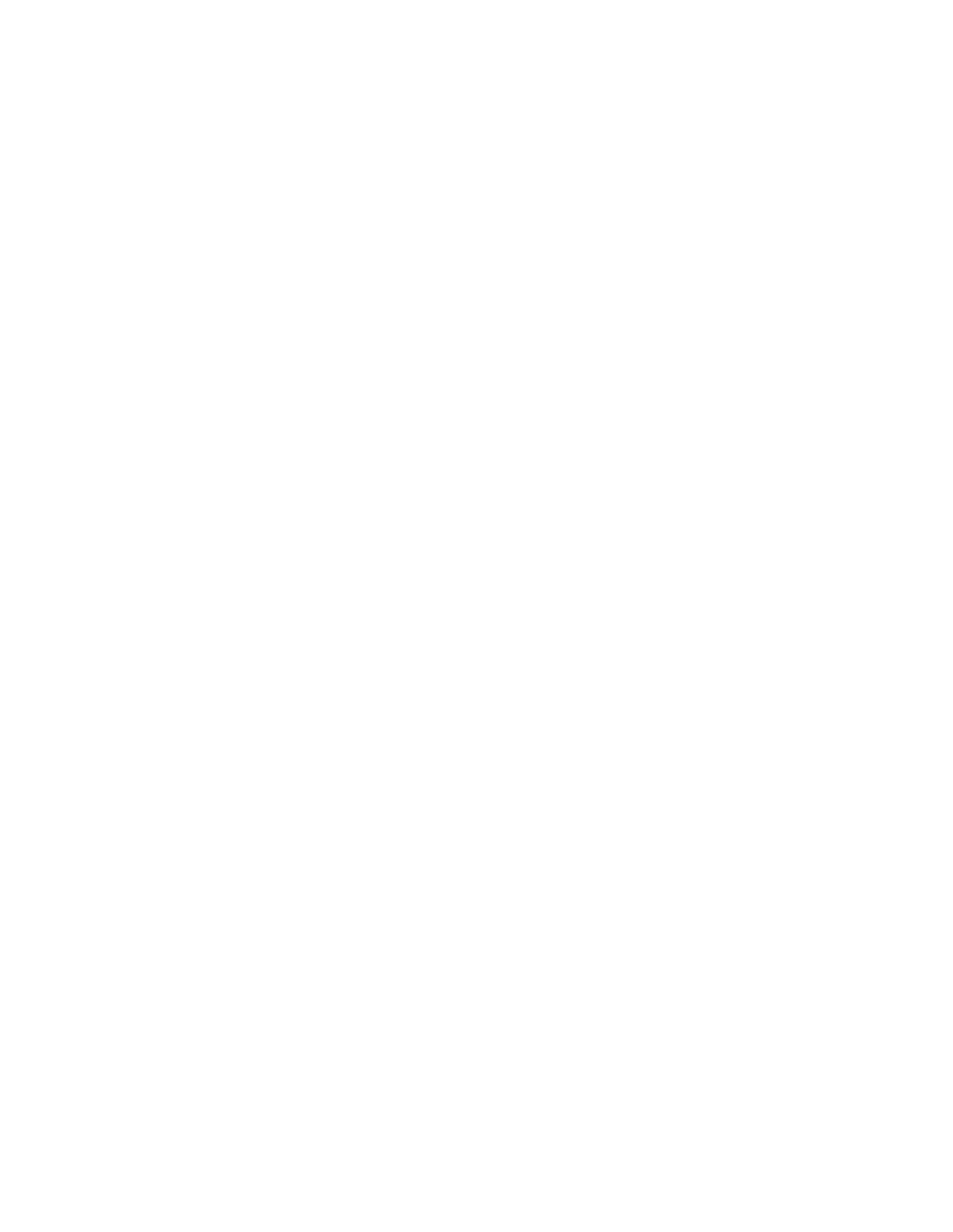#### **SWORN STATEMENT INSTRUCTIONS**

- Only one sworn statement is required for multiple records.
- Sworn statements are not required for informational copy requests.
- Authorized individuals must complete the top portion of the sworn statement by signing and identifying their relationship to person listed on certificate.
- Sworn statements must be notarized for authorized copy requests. **Law enforcement, governmental agencies, and funeral establishments (death records only) are exempt from the notary requirement, but must complete the top portion of the sworn statement page.**
- A sworn statement notarized by a foreign notary must have an apostille attached. Foreign notarizations obtained by an Ambassador, Minister, Consul, Vice Consul or Consular Agent of the United States, or from a Judge of Court of record having a seal in a foreign county do not require an apostille.

#### **RELATIONSHIP TO REGISTRANT**

#### **List of Authorized Persons:**

- The registrant or a parent, legal guardian, child, grandparent, grandchild, sibling, spouse, or domestic partner of the registrant.
- A party entitled to receive the record as a result of court order or an attorney or licensed adoption agency seeking the birth record in order to comply with the requirements of Section 3140 or 7603 of the Family Code. (Please include a copy of the court order.)
- A member of a law enforcement agency or a representative of another governmental agency, as provided by law, who is conducting official business. (Companies representing a government agency must provide authorization from the government agency.)
- Any person or agency empowered by statute or appointed by a court to act on behalf of the registrant or the registrant's estate (Include a copy of the power of attorney or documentation identifying you as executor.)
- An attorney representing the registrant or the registrant's estate.
- Any agent or employee of a funeral establishment who acts within the course and scope of employment and on behalf of persons specified in HSC § 7100 (a) (1)-(8).
- Surviving next of kin (As specified in HSC § 7100).